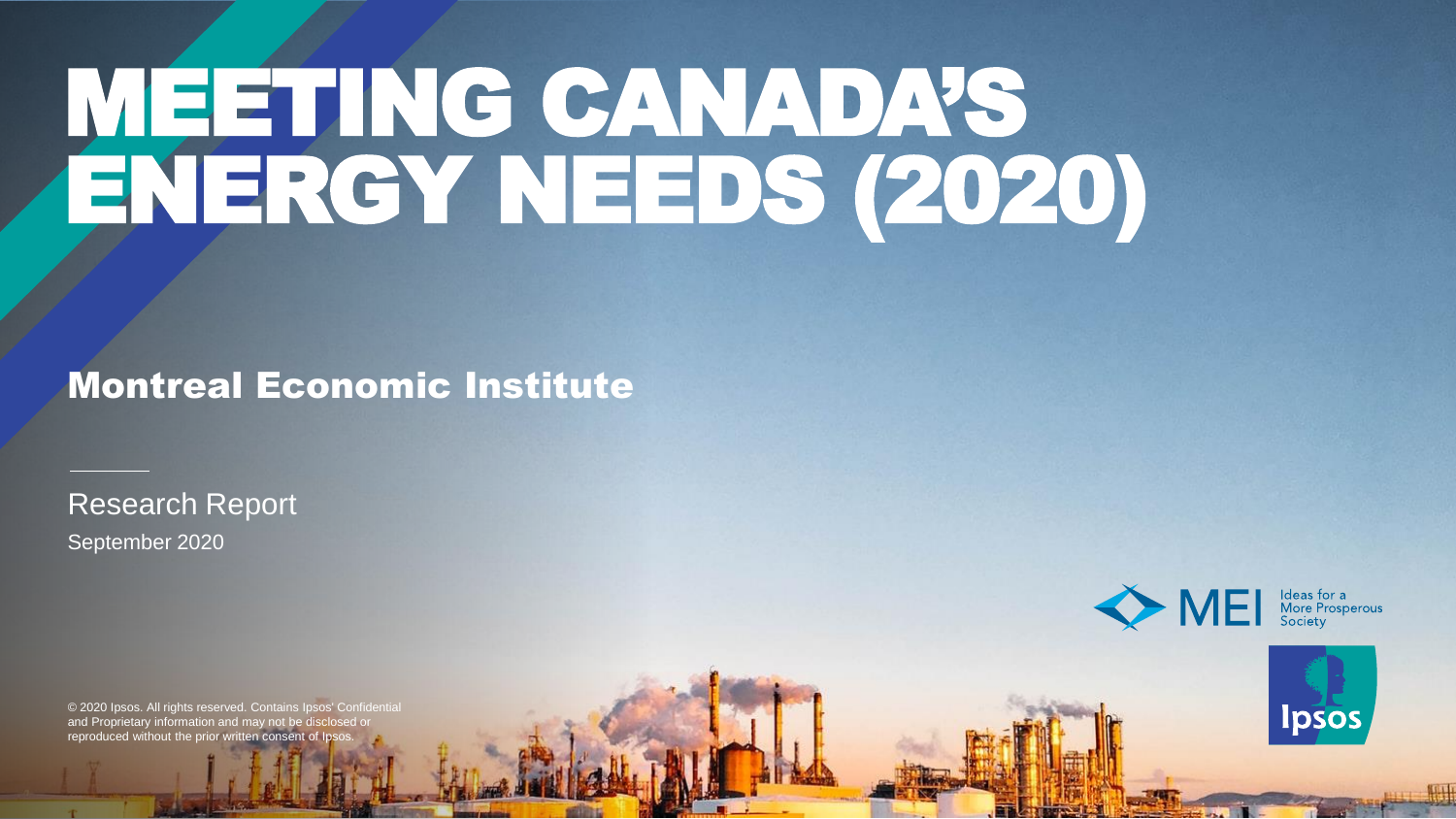## SUMMARY

- The economy and jobs are the second-most important issue for Canadians. Health care remains the most important issue, unsurprising given the current pandemic.
- More than a third of Canadians say that climate change is one of their top three issues. However, when asked how much they would be prepared to pay in extra taxes to do their part to protect the environment, 61% say that they are either unable or unwilling to pay more. Even those who are able to pay more are only willing to spare an extra \$40 per month, at most.
- Half of Quebecers believe that their province should develop its own oil resources, a five-point increase from last year. The proportion of Quebecers who believe that the province should continue importing oil to fulfil its energy needs remains stable at 26%. A quarter say they don't know which is the better solution. If Quebec must continue to import oil into the near future, 7 out of 10 Quebecers would prefer that the oil come from Western Canada over other countries.
- Half of Canadians believe that pipelines are the safest means of transporting oil, although this proportion has fallen among those living in British Columbia. A quarter say they don't know what the safest means would be.
- Almost two-thirds of Canadians believe that it is more difficult to get a pipeline project approved in Canada than in other oil-producing countries.

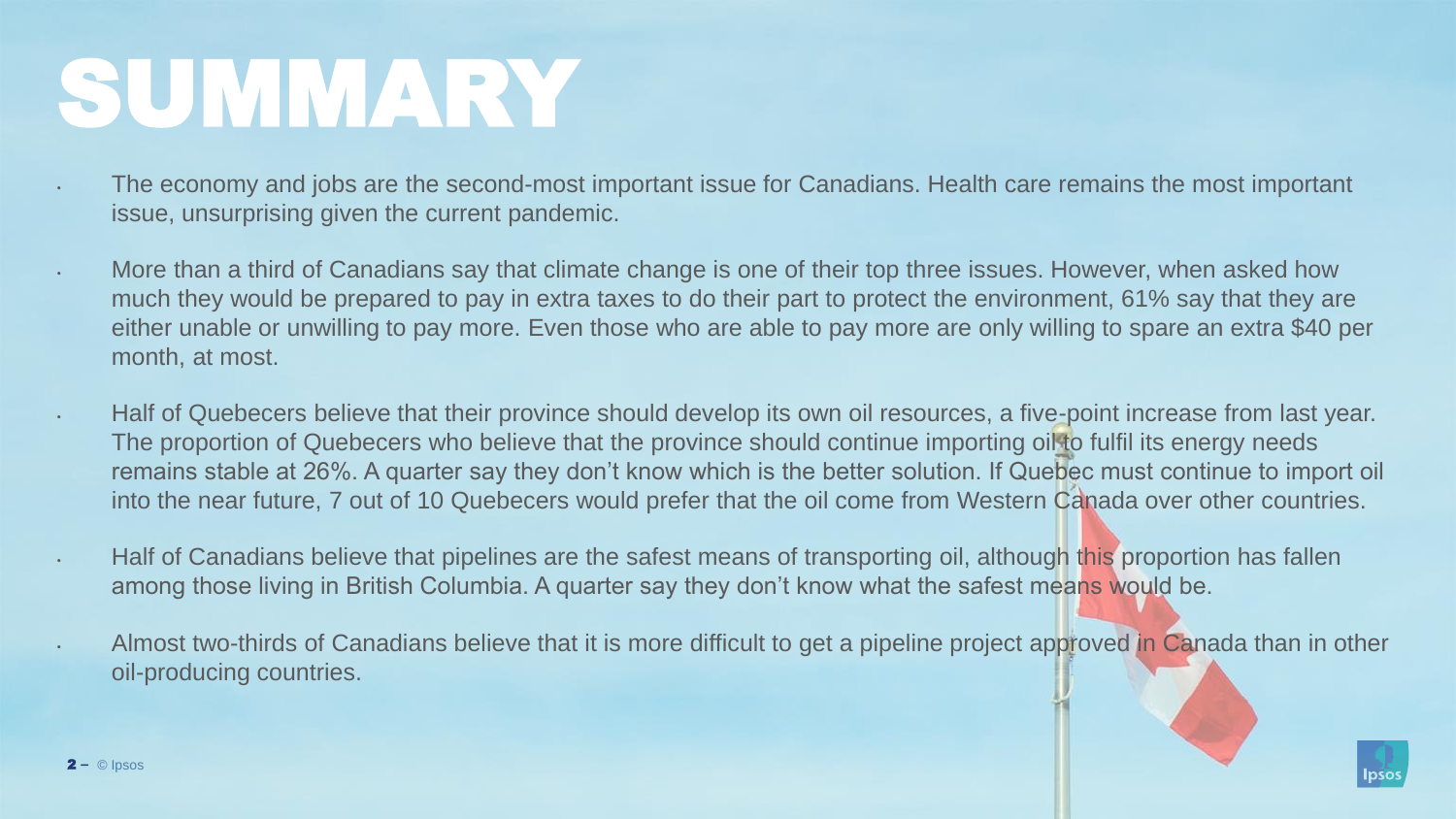## Methodology



These are findings of an Ipsos poll conducted on behalf of the Montreal Economic Institute.



A sample of 1,150 Canadians aged 18 years and over was interviewed on the Ipsos I-Say Panel from August 20-23, 2020.



Weighting was employed to ensure that the sample's composition reflects the overall population according to the latest census information.



The precision of Ipsos online polls is measured using a credibility interval. In this case, the results are accurate to within +/- 3.5 percentage points, 19 times out of 20, of what the results would have been had all Canadian adults been polled.



Respondents from Quebec were deliberately oversampled (n=400) to give more substance to questions that were only asked in that province. However, this oversample is weighted down when reporting statistics at the national level.



Some questions in this survey have also been asked in a previous wave, carried out among 1,003 Canadians aged 18 years and over from November 22-25, 2019. Where appropriate, this report will make reference to this previous wave when discussing the results.

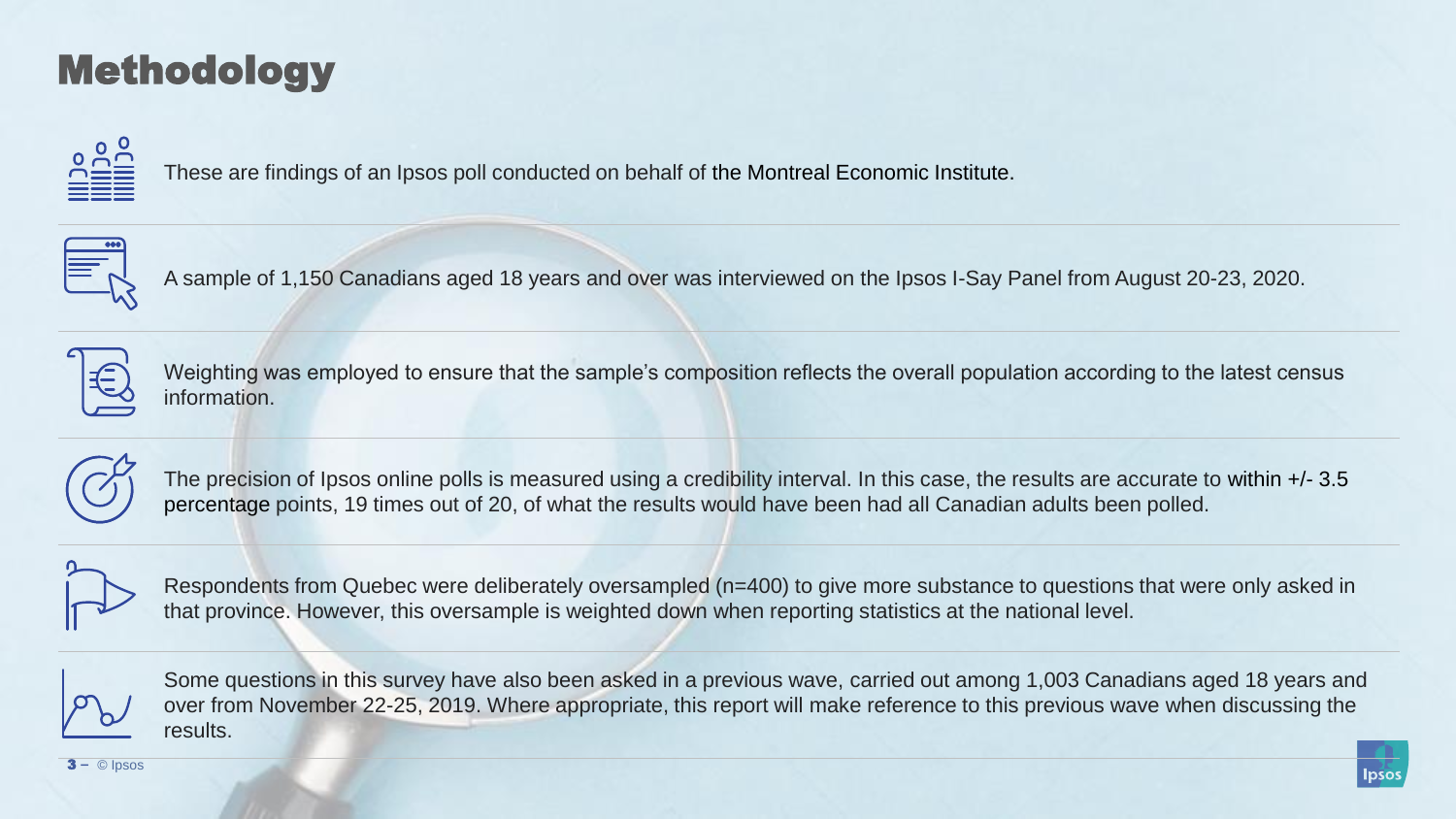## Most Important Issues Facing Canadians

Approximately 7 in 10 Canadians (69%, -8 vs. 2019) mention health care as one of their top-three concerns. This proportion includes a third (32%, -3) who say that it is their number one concern, rising to 48% among those aged 55+ (-5).

The addition of a new answer option this year, combined with the current pandemic, means that certain issues are down from last year -- notably climate change (-13), taxes (-9), and education (-7). However, the economy and jobs remain firmly on the minds of many Canadians; 62% (+2) name it among their top three and 22% say it is their main concern (+4). Those in Alberta are significantly more likely than those elsewhere to cite the economy and jobs as their top concern (30%, -4).

One in seven (14%) respondents say that climate change is their main issue, down 6 points from last year.



Q1. What are the most important issues facing you today? Please rank in order of priority. Base: All respondents 2020 (n=1,150) and 2019 (n=1,003)

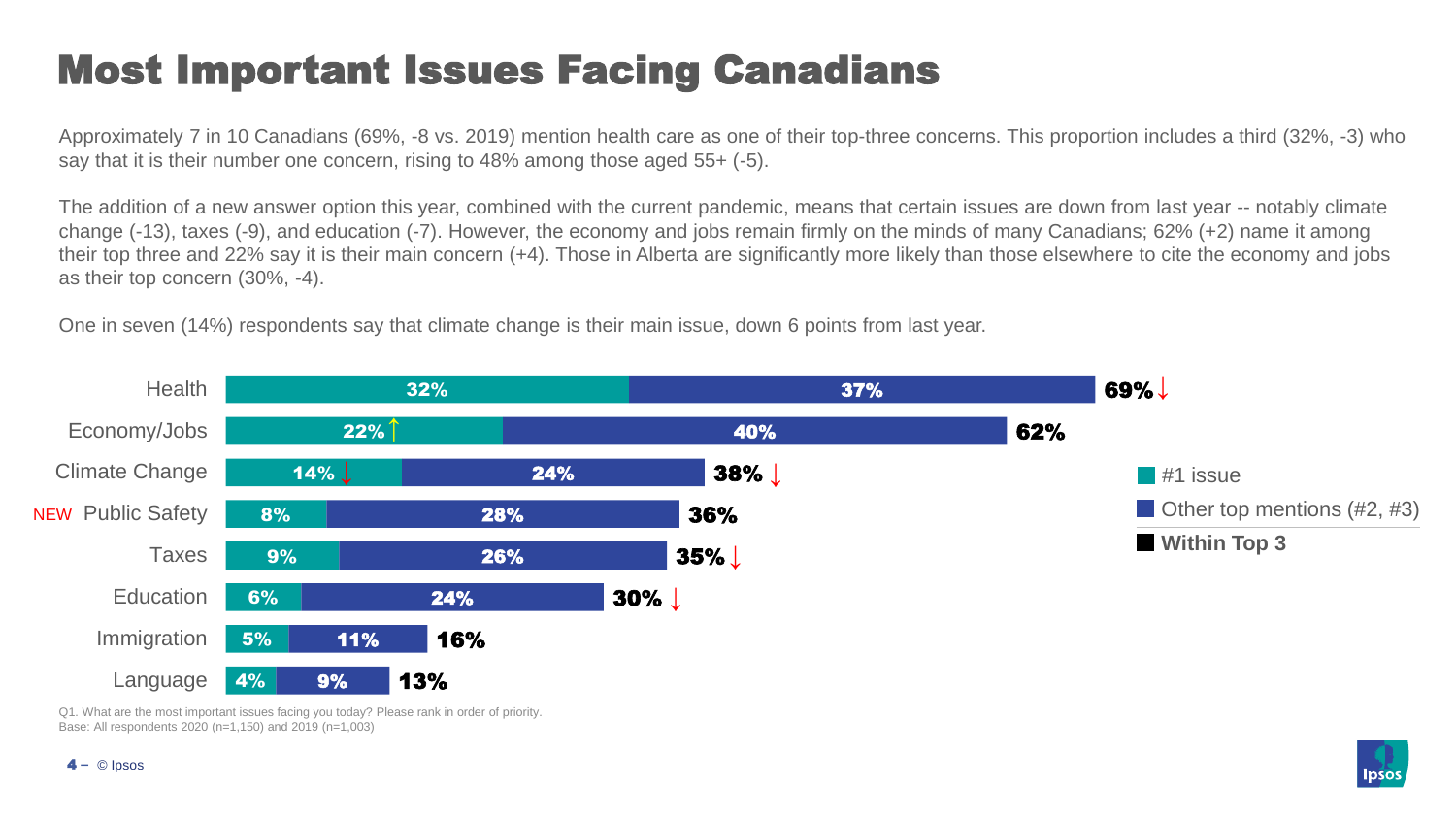## Continue to Import Oil or Develop Own Supply?



#### **Attitudes on Quebec's Oil Supply**



Q2. Currently, Quebec must import (from Western Canada or from abroad) all of the oil it consumes. In your opinion, should Quebec develop its own oil resources or continue to import 100% of the oil it needs? Base: Quebec respondents 2020 (n=400) and 2019 (n=400)

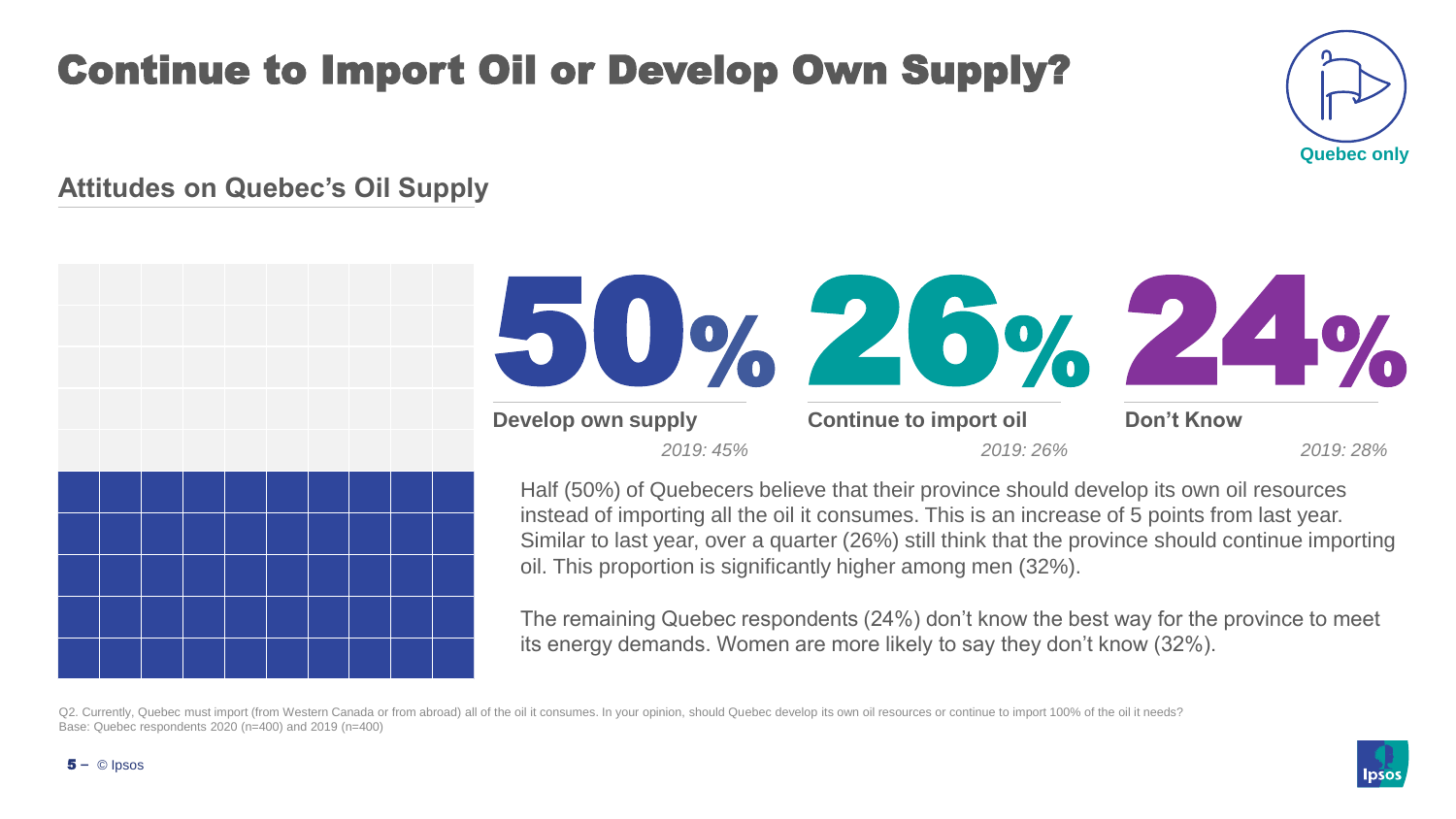

Compared to last year, there has been an increase in the proportion of Quebecers who prefer that the province's oil come from domestic sources, most likely a reflection of the current geopolitical situation. Given that Quebec will be unable to immediately start producing its own oil, the province must continue importing. When asked from which places they would like to import their oil, a large majority (71%, +6) of Quebecers say they would like to import their oil from Western Canada.

Understandably, an increase in one area must mean a decrease in others. Only 8% of Quebecers would prefer that the province import its oil from the United States (-5). Another 6% (+1) say they would like for it to come from another country.

Q3. In your opinion, is it preferable for the oil imported from outside Quebec to come from… Base: Quebec respondents 2020 (n=400) and 2019 (n=400)

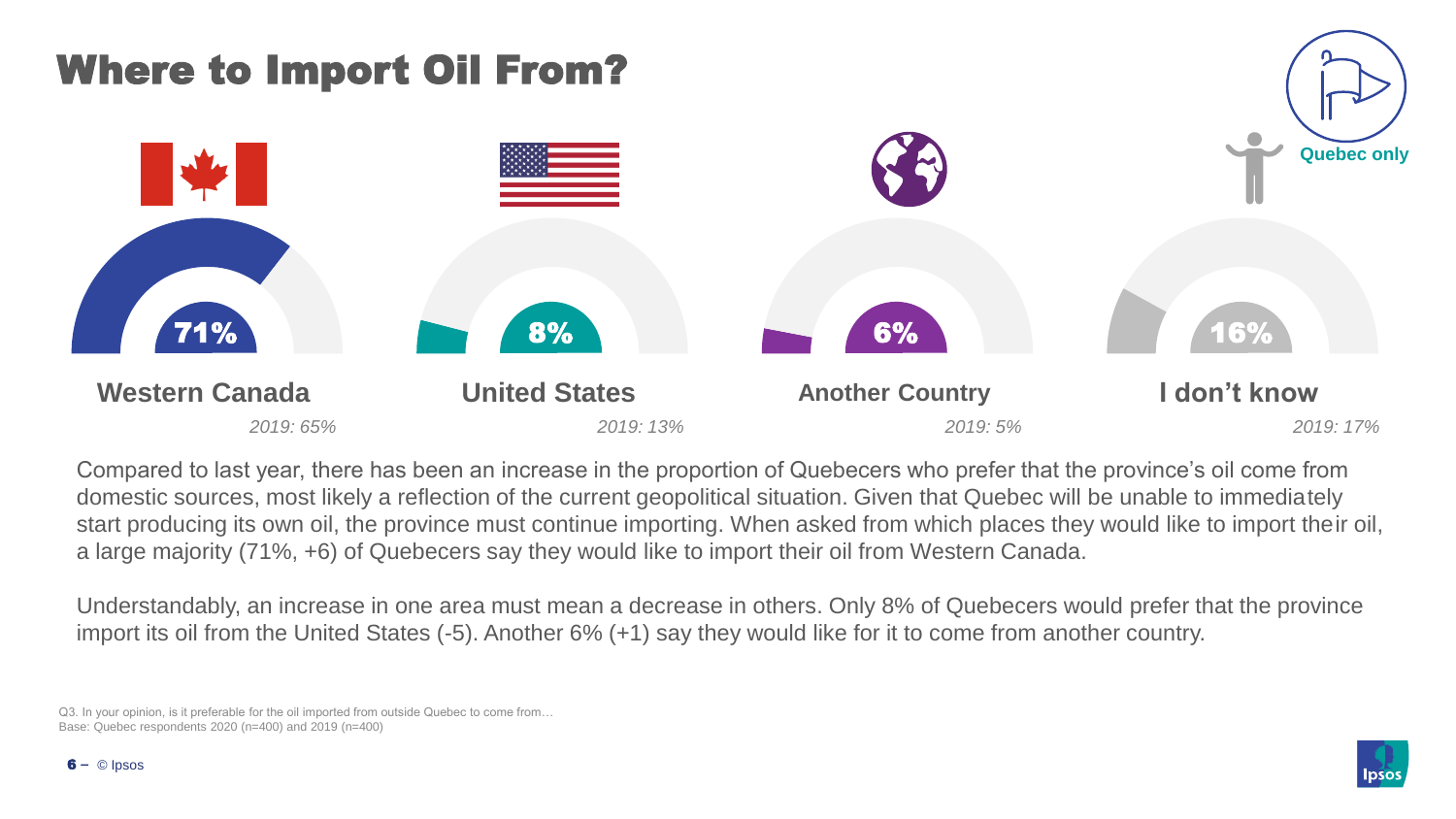## Safest Means of Transporting Oil



Canadians' beliefs as to the safest means of transporting oil remain stable from last year. Half (49%, -1) of Canadians believe that pipelines are the safest means of transporting oil. Those in Alberta (77%, +5) are the most positive about this option, while those in Quebec (41%) are the least favourable towards it. Compared to last year, residents of British Columbia are significantly less likely to believe that pipelines are the safest means of transporting oil (62%, -15). The anti-pipeline protests that took place in this province earlier in the year could help explain this result. Men (57%, +1) and Canadians aged 55+ (64%, -4) are more likely than other age groups to believe pipelines are the safest.

Similar to last year, trains are seen as the second-safest means of transporting oil (13%, +2), followed by tanker trucks (8%, +1), and ships (6%, +2). A quarter (25%) of Canadians say they don't know the safest means of transporting oil.

Q4. In your opinion, which of the following is the safest means of transporting oil? Base: All respondents 2020 (n=1,150) and 2019 (n=1,003)

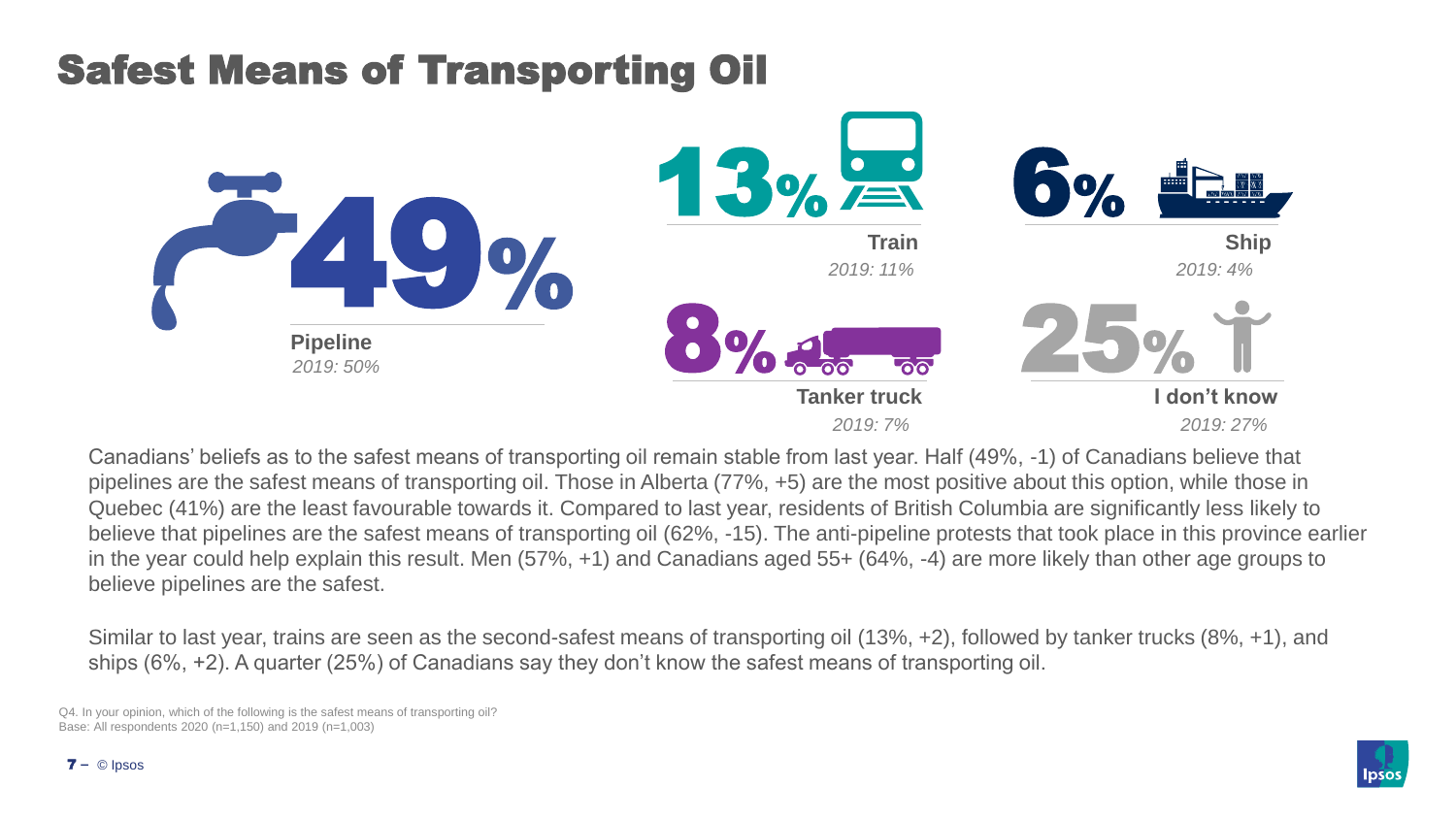## Would You Pay More to Help Fight Climate Change?

61%

Even though climate change is the top issue for 14% of Canadians and a third place it in their list of top three issues, six in ten (61%, -2) are either unable or unwilling to pay more in taxes to help fight climate change.

Among those who are able and willing to pay more in taxes to reduce their greenhouse gas emissions, less than half (44%, +4) would be able to pay more than \$100 in extra taxes per year. There are no significant differences between regions on this measure.

Those who say climate change is their top issue are willing to put their money where their mouth is and pay a little more to help protect the environment. On average, they are willing to pay \$392 extra per year, but this only represents the equivalent of another \$33 per month.





Q5. Are you prepared to pay more in taxes to help fight climate change? If yes, how much more are you prepared to pay each year to reduce your greenhouse gas emissions? Base: All respondents 2020 (n=1,150) and 2019 (n=1,003). Please note that outlier values have been excluded from the calculation of the mean.

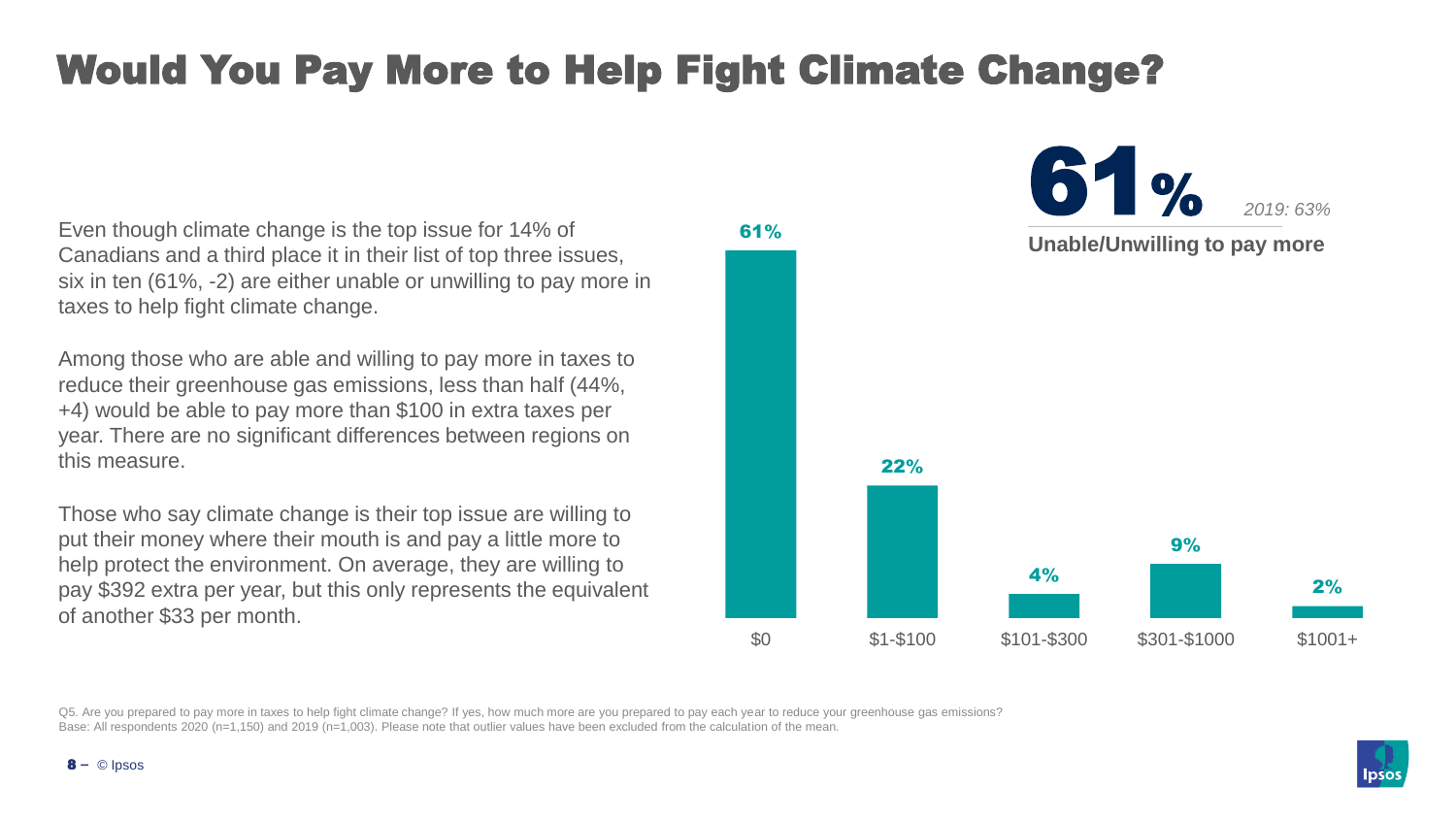## Is It More Difficult to Get a Pipeline Approved in Canada?

Almost two-thirds (63%) of Canadians agree that it is more difficult to get a pipeline project approved in Canada than it is in other oil-producing countries. This includes 27% who "strongly agree" and 36% who "somewhat agree" with this statement.

The proportion of Canadians who agree (includes "strongly agree" and "somewhat agree") reaches 81% in Alberta, 73% in British Columbia, and 73% among those who mention the economy and jobs as their top issue.

Just over one in ten (13%) respondents disagrees with the idea that it is more difficult to get a pipeline project approved in Canada than it is elsewhere. A quarter (24%) say they don't know.



#### Difficulty in Obtaining Pipeline Approval in Canada

Q8. To what extent do you agree or disagree with the following statement: "It is more difficult to get a pipeline project approved in Canada than in other oil-producing countries"? Base: All respondents (n=1,150)